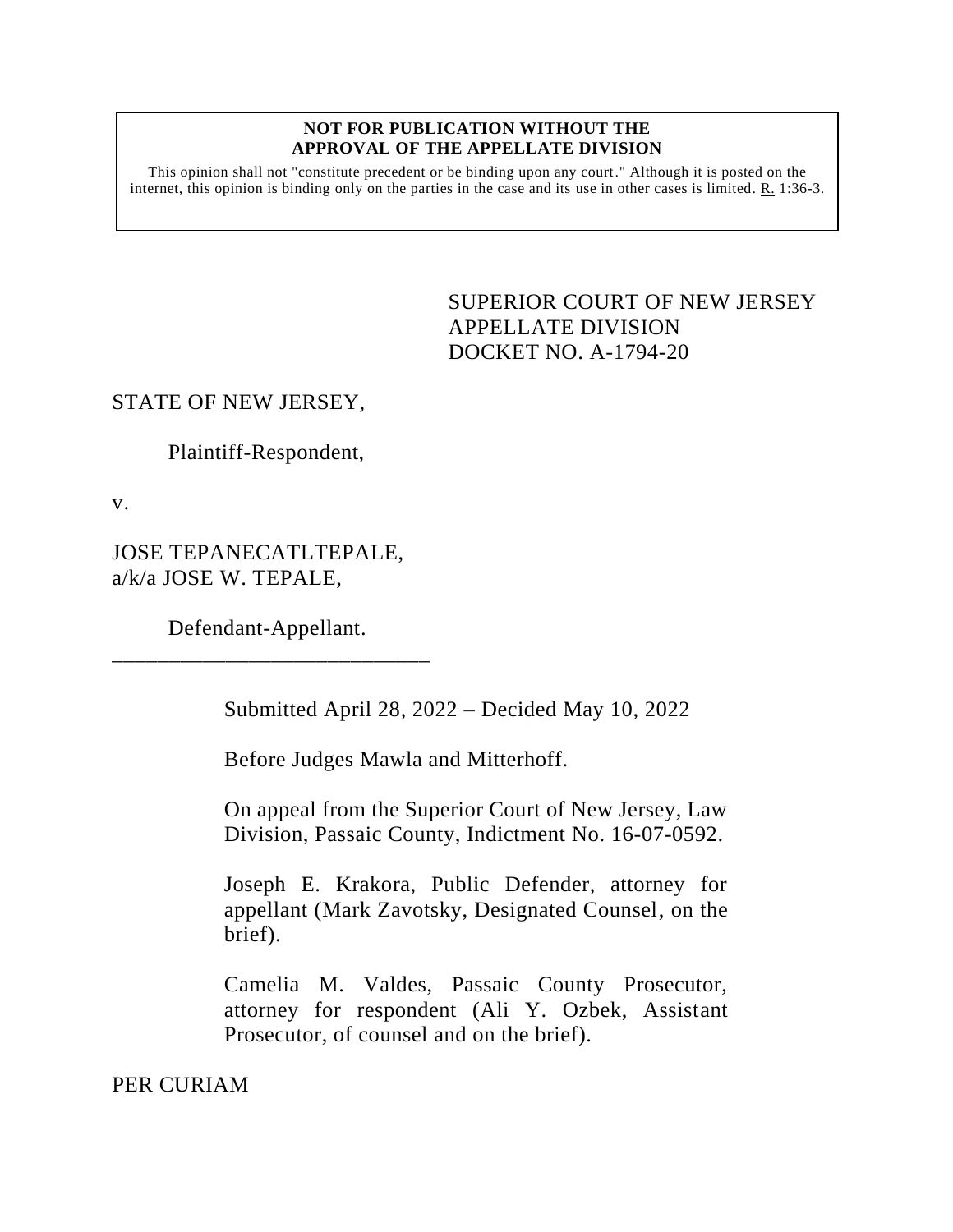Defendant Jose Tepanecatltepale appeals from a May 19, 2020 order denying his post-conviction relief (PCR) petition without an evidentiary hearing. After careful review of the record and the governing legal principles, we affirm.

In the underlying offense, defendant was charged with stabbing his roommate. After a trial, a jury convicted defendant of first-degree attempted murder, N.J.S.A. 2C:5-1(a)(1) and N.J.S.A. 2C:11-3(a)(1) (count one); seconddegree aggravated assault, N.J.S.A. 2C:12-1(b)(1) (count two); third-degree possession of a weapon for an unlawful purpose, N.J.S.A. 2C:39-4(d) (count three); and fourth-degree unlawful possession of a weapon, N.J.S.A. 2C:39-5(d) (count four). The factual record is detailed in our opinion affirming defendant's conviction and sentence. State v. Tepanecatltepale, No. A-4412-16 (App. Div. Feb. 19, 2019) (slip op. at 1-5).

On April 1, 2019, defendant filed a pro se petition for PCR, alleged ineffective assistance of counsel. On May 13, 2020, the parties appeared before the PCR judge on defendant's petition.<sup>1</sup> On May 19, 2020, the judge denied defendant's PCR in its entirety, without an evidentiary hearing, in an order and oral decision.

<sup>&</sup>lt;sup>1</sup> At the PCR hearing, defendant was represented by private counsel.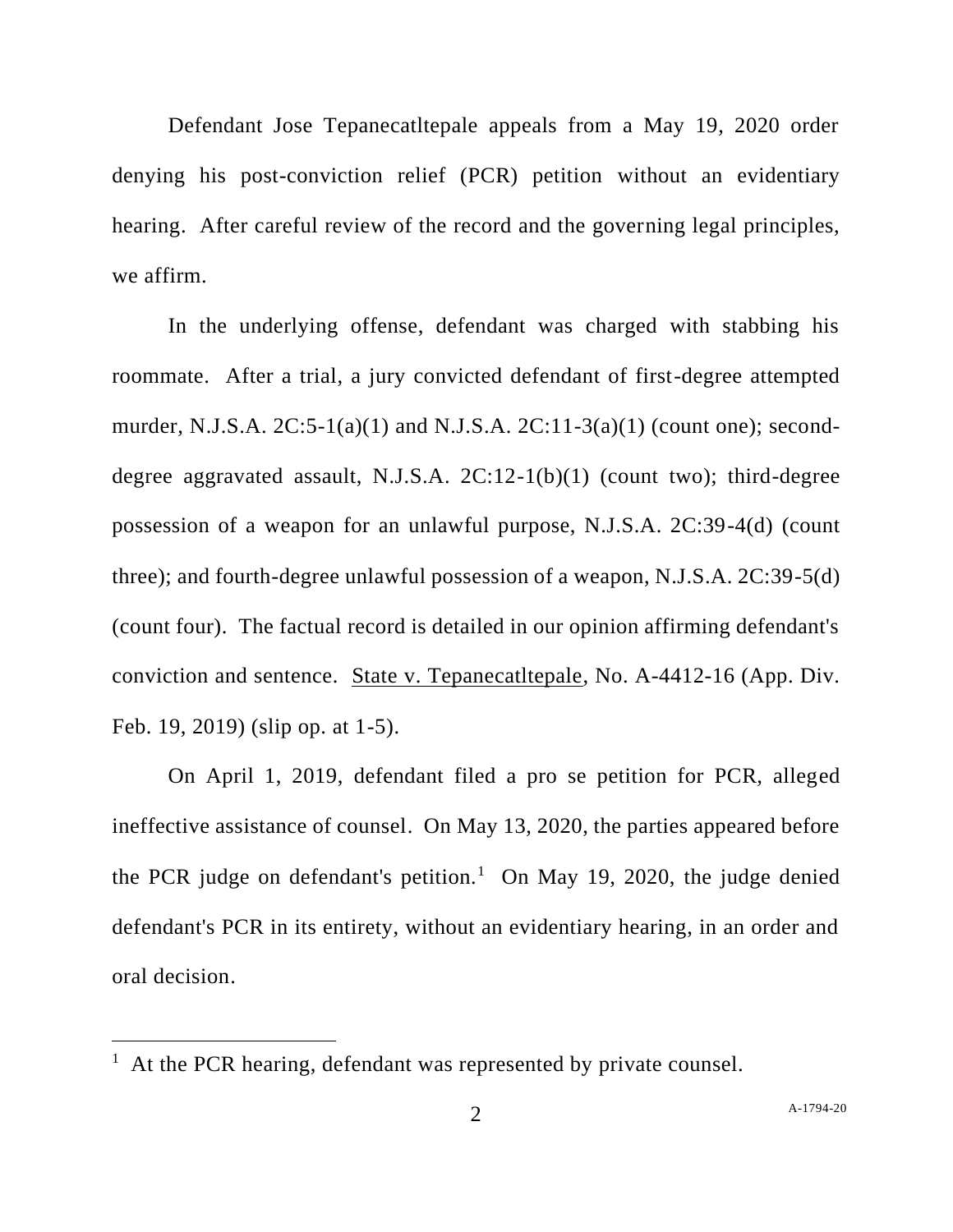On appeal, defendant presents the following arguments for our consideration:

## POINT I

DEFENDANT RECEIVED INEFFECTIVE ASSISTANCE OF TRIAL COUNSEL FOR FAILING TO FILE A MOTION TO DISMISS THE INDICTMENT, AND FOR AFFIRMATIVE MISADVICE WHICH PREVENTED DEFENDANT FROM KNOWINGLY PARTICIPATING IN THE PLEA-BARGAINING PROCESS OF THE CRIMINAL PROCEEDINGS. 2

A. [Applicable Law.]

B. [Counsel was Ineffective for not Filing a Motion to Dismiss the Indictment.]

C. [Defendant was Denied Effective Assistance of Counsel for Counsel's Misadvice to Reject a Plea Offer because the State would be Unable to Establish the Elements of the Crimes for which He was Charged.]

"[W]e review under the abuse of discretion standard the PCR court's

determination to proceed without an evidentiary hearing." State v. Brewster,

 $2$  On appeal, defendant has abandoned his PCR arguments related to issues with the jury instructions and the prosecutor's opening statement as they were rejected on direct appeal and rejected by the PCR judge as being barred. See R. 3:22-5; see also Sklodowsky v. Lushis, 417 N.J. Super. 648, 657 (App. Div. 2011) ("An issue not briefed on appeal is deemed waived.").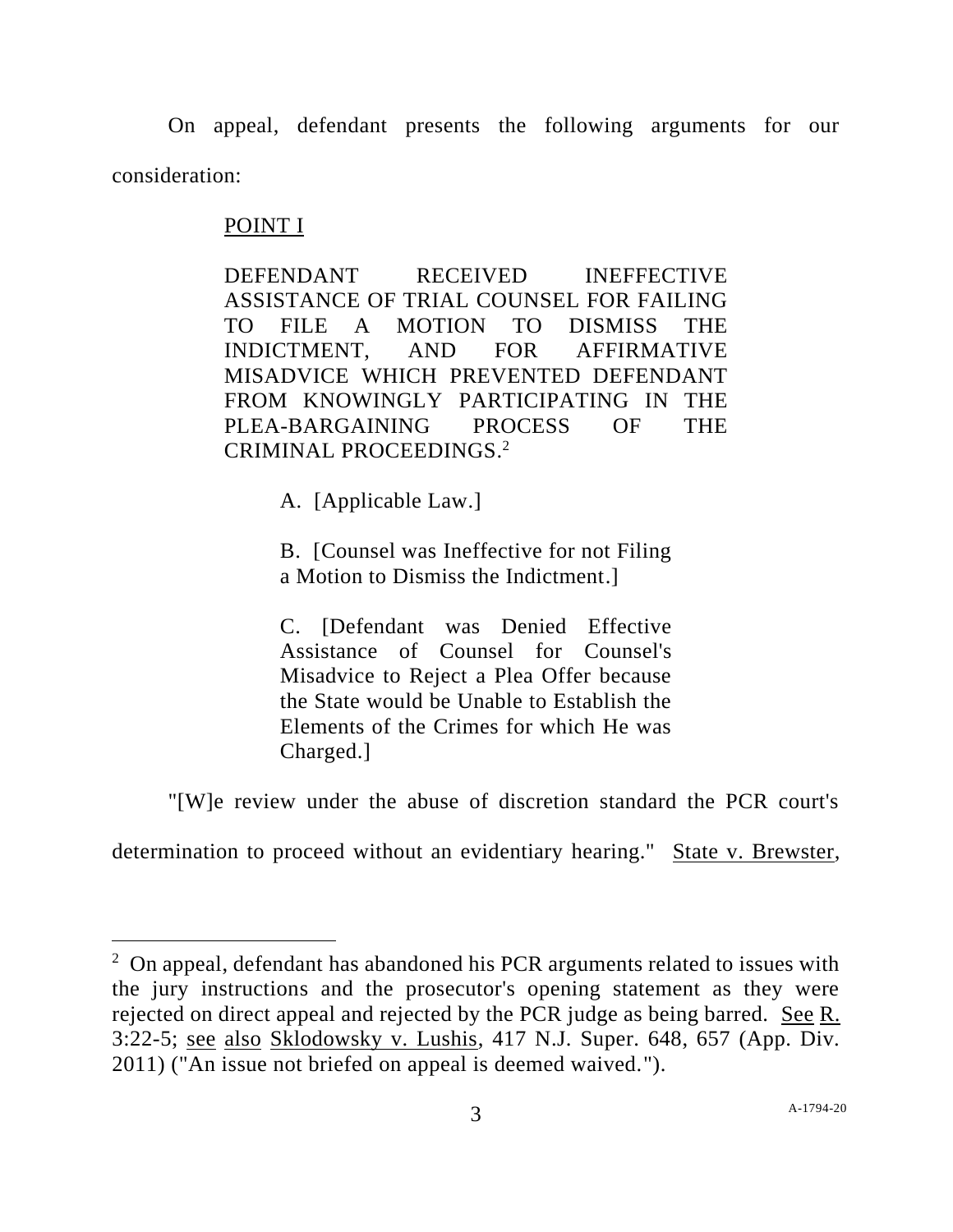429 N.J. Super. 387, 401 (App. Div. 2013). "If the court perceives that holding an evidentiary hearing will not aid the court's analysis of whether the defendant is entitled to post-conviction relief, . . . then an evidentiary hearing need not be granted." Ibid. (alteration in original) (quoting State v. Marshall, 148 N.J. 89, 158 (1997)). We review the denial of a PCR petition with "deference to the trial court's factual findings . . . 'when supported by adequate, substantial and credible evidence.'" State v. Harris, 181 N.J. 391, 415 (2004) (alteration in original) (quoting Toll Bros., v. Twp. of W. Windsor, 173 N.J. 502, 549 (2002)).

Where, as here, "no evidentiary hearing has been held, we 'may exercise de novo review over the factual inferences drawn from the documentary record by the [PCR judge].'" State v. Reevey, 417 N.J. Super. 134, 146-47 (App. Div. 2010) (alteration in original) (quoting Harris, 181 N.J. at 421). We also review de novo the legal conclusions of the PCR judge. Harris, 181 N.J. at 415-16 (citing Toll Bros., 173 N.J. at 549).

A defendant seeking PCR must establish "by a preponderance of the credible evidence" that he is entitled to the requested relief. State v. Nash, 212 N.J. 518, 541 (2013) (quoting State v. Preciose, 129 N.J. 451, 459 (1992)). The defendant must allege and articulate specific facts that "provide the court with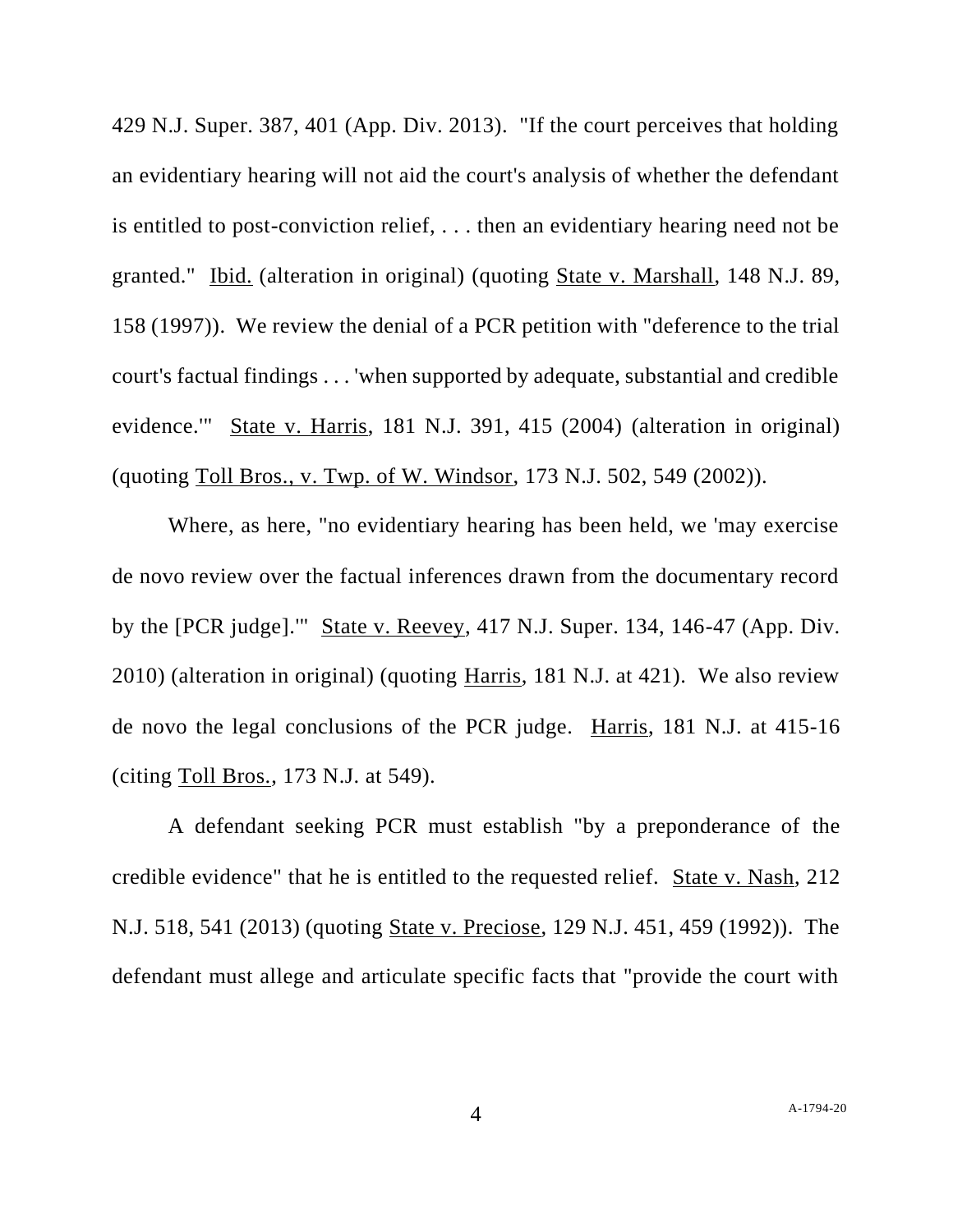an adequate basis on which to rest its decision." State v. Mitchell, 126 N.J. 565, 579 (1992).

Ineffective assistance of counsel claims must satisfy the two-prong test set forth in Strickland v. Washington, 466 U.S. 668, 687 (1984), which was also adopted by the New Jersey Supreme Court in State v. Fritz, 105 N.J. 42, 58 (1987). Under the first prong, a "defendant must show that counsel's performance was deficient" and that counsel's errors were so egregious that he "was not functioning as the 'counsel' guaranteed the defendant by the Sixth Amendment." Strickland, 466 U.S. at 687. The second prong requires a defendant to demonstrate that the alleged defects prejudiced his right to a fair trial to the extent "that there is a reasonable probability that, but for counsel's unprofessional errors, the result of the proceeding would have been different." Id. at 694; Fritz, 105 N.J. at 60-61 (internal quotation marks omitted). The defendant "must do more than make bald assertions that he was denied the effective assistance of counsel." State v. Cummings, 321 N.J. Super. 154, 170 (App. Div. 1999).

Guided by these legal principles, we discern no abuse of discretion requiring reversal. As the judge set forth in his opinion, defendant's argument that trial counsel misadvised him about his plea is a bald assertion unsupported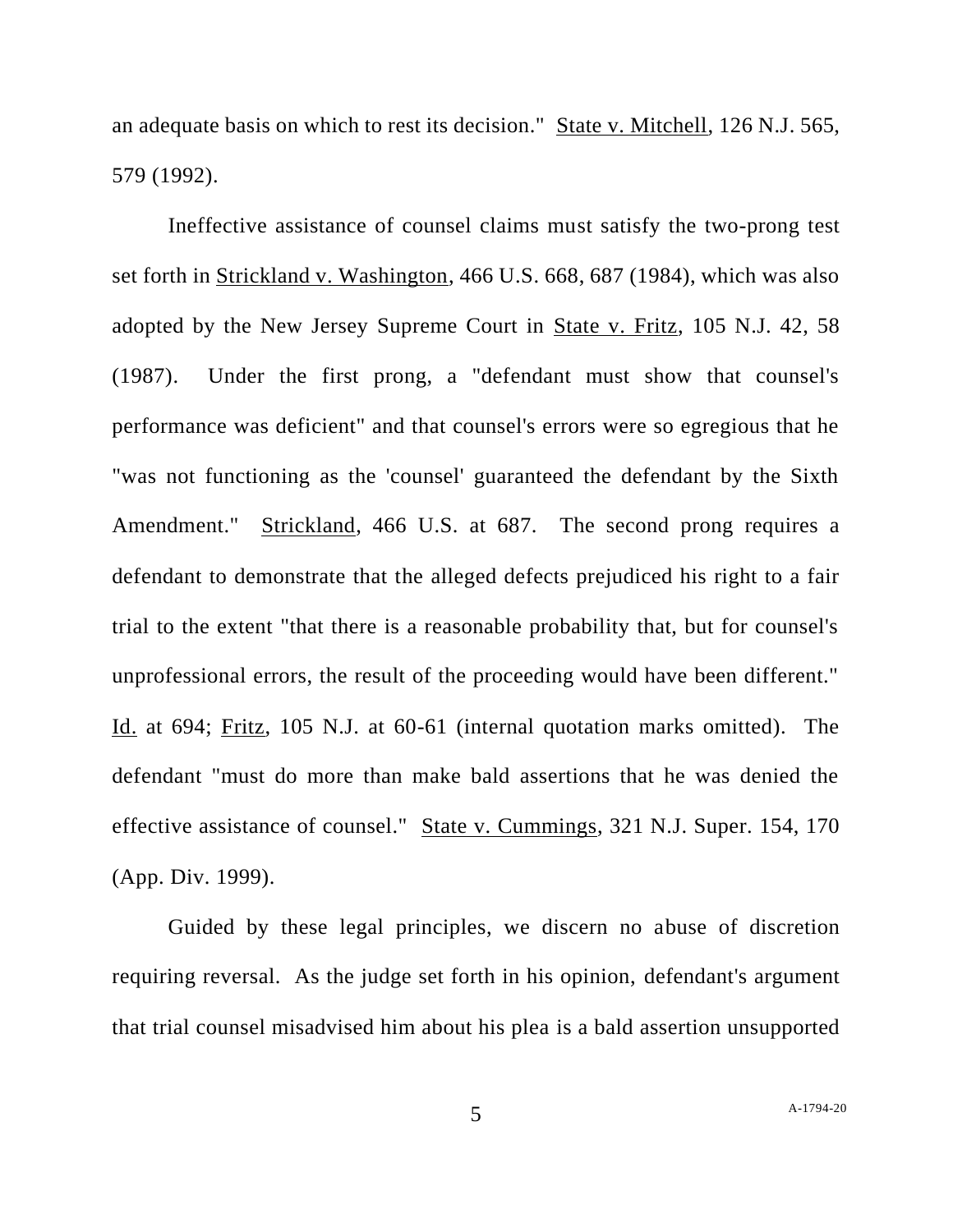by any competent evidence. See ibid. In fact, his claim is belied by the pre-trial transcripts. During the October 17, 2016 hearing defense counsel stated,

> I visited [defendant] in the jail . . . in preparation for the status, giving him the time . . . for him to consider the five with [eighty-five]. And I told him the consequences of what he's facing if he rejects this offer and decides to go with trial.

. . . .

 And I told him if . . . he rejects it and he decides to go to trial, it could be a lot worse and it could be better.

Defense counsel apparently recommended defendant accept the plea, as evidenced by his request that the plea stay open for five days for defendant to consider.

Further, during the October 21, 2016 hearing defendant made it abundantly clear that he thought he should get probation or a lesser sentence. He stated, "[s]omeone told me that because this is the first time that I have a felony that I could get time served or a program or probation, I don't know." Defendant's belief was confirmed by his attorney after a recess when defense counsel stated, "[m]y client believes that given that it's his first offense that he should be given something less than the five. And as such today . . . he has informed me, he's rejecting the plea offer[.]"